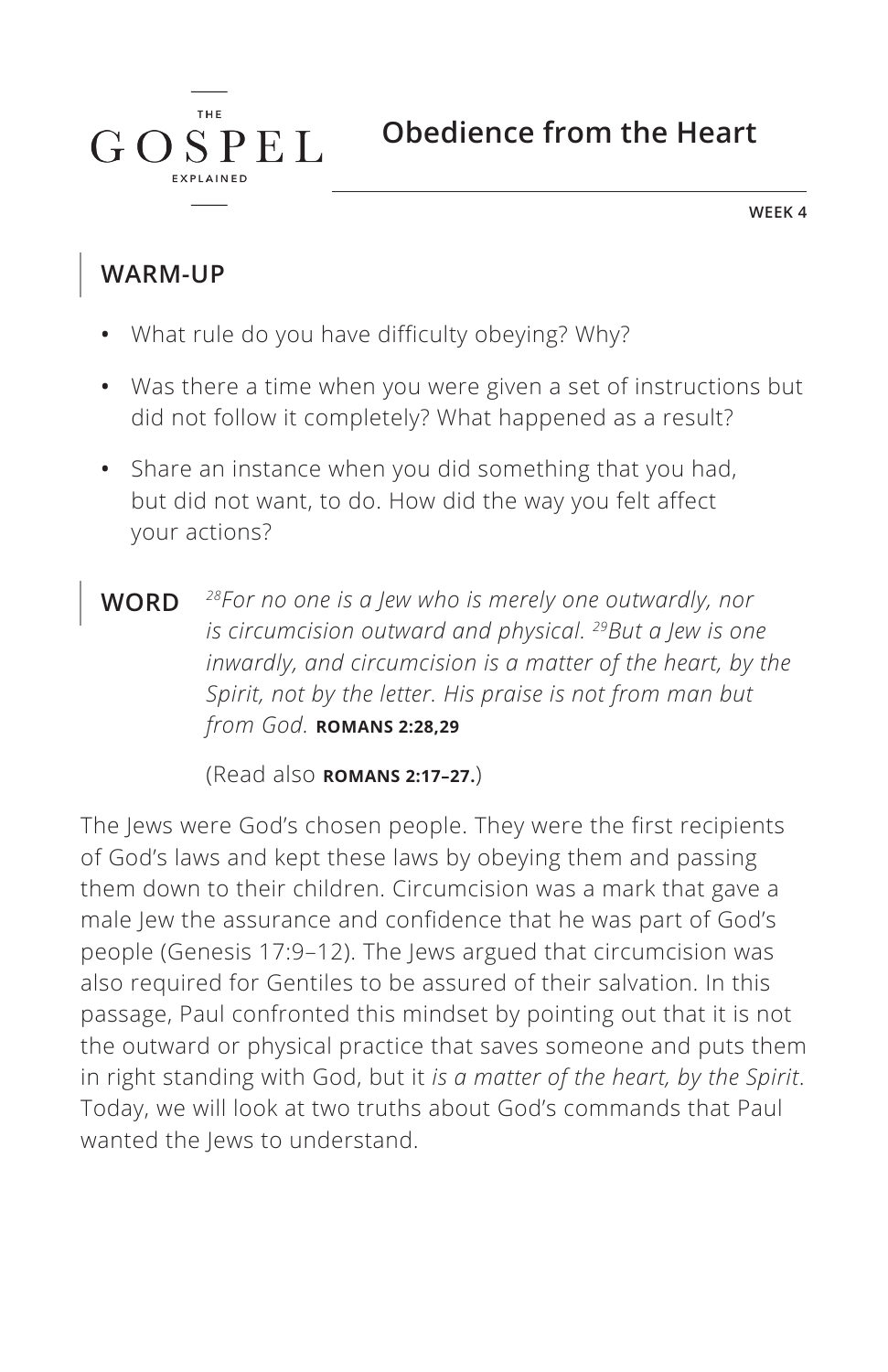#### **1 We must know and teach God's commandments, but it is more important that we obey them.**

*23You who boast in the law dishonor God by breaking the law. 24For, as it is written, "The name of God is blasphemed among the Gentiles because of you." 25For circumcision indeed is of value if you obey the law, but if you break the law, your circumcision becomes uncircumcision. ^***ROMANS 2:23–25**

The Jews prided themselves on knowing and observing God's laws. They treated circumcision like a badge or seal that proved that they were right with God and belonged to His people. However, just like the Gentiles, the Jews did not fully obey the law. As a result of their hypocrisy, *God is blasphemed among the Gentiles*—the Jews who were supposed to represent Him to the unbelievers failed to do so with the honor He deserved. Paul said that knowing God's law is only useful if it is obeyed, and those who fail to obey are just like the uncircumcised. According to Luke 6:46–49, why is it important that we obey God's commands?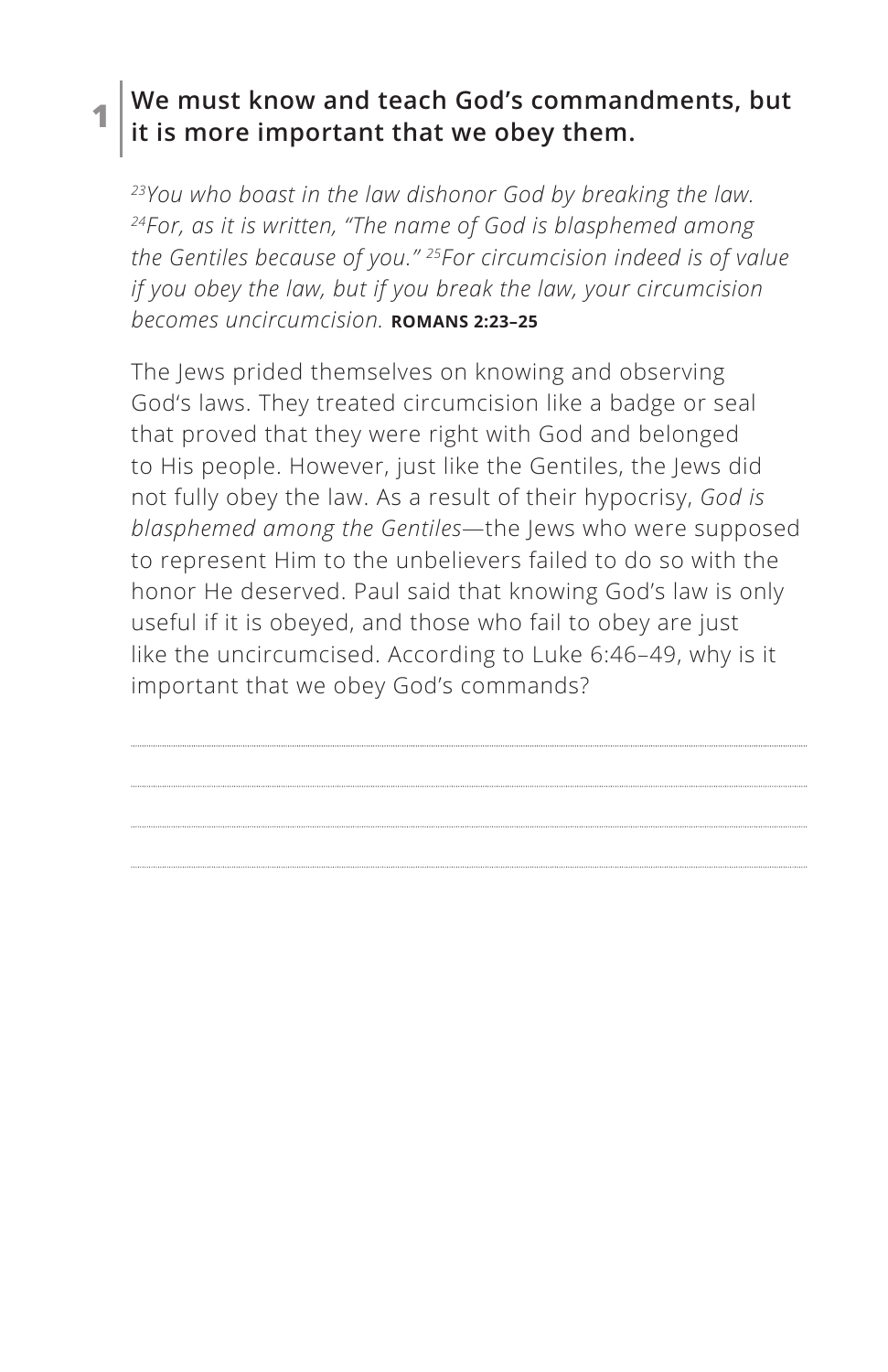### **2 Having a relationship with God and obeying His commandments are a matter of the heart.**

*28For no one is a Jew who is merely one outwardly, nor is circumcision outward and physical. 29But a Jew is one inwardly, and circumcision is a matter of the heart, by the Spirit, not by the letter. His praise is not from man but from God.* **ROMANS 2:28,29** 

Paul explained further that it is possible to act like a Christian and still not please God or have a right relationship with Him. Having a true relationship with God is not a matter of the outward appearance or physical obedience, but a matter of the heart and spirit. It means to seek not the approval nor applause of men, but to please God. According to John 14:15, what are we expressing whenever we obey God's commands?

# **APPLICATION**

- **•** How can you know if you are boasting in the law (Romans 2:23)? Are there areas in your life from which you draw security and praise from men rather than God? How can your faith in God grow more as you rely on Him for the grace to live a life that is pleasing to Him?
- **•** Are there commands from God that you are obeying out of obligation or compulsion? How does knowing that true obedience is a matter of the heart change the way you will obey God from now on?
- **•** Think of a friend or family member whom you can encourage to obey God willingly and joyfully. Commit to pray for this person this week.